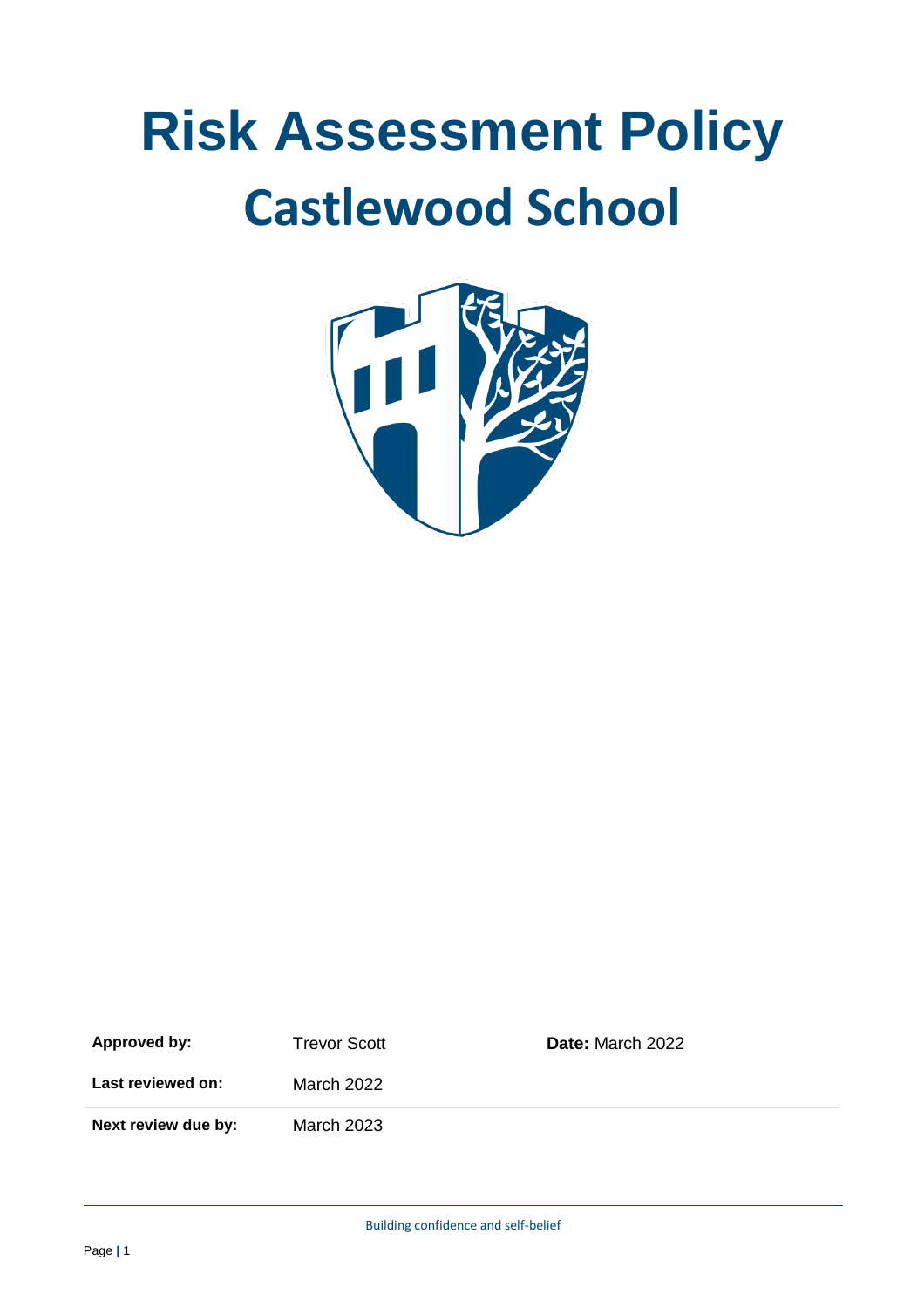

# **Contents**

# <span id="page-1-0"></span>**1. Aims**

The school aims to ensure that:

- All risks that may cause injury or harm to staff, pupils and visitors are identified, and all control measures that are reasonably practicable are in place to avoid injury or harm
- Risk assessments are conducted and reviewed on a regular basis

## <span id="page-1-1"></span>**2. Legislation and statutory requirements**

This policy is based on the following legislation and Department for Education (DfE) guidance:

- Paragraph 16 of part 3 of [The Education \(Independent School Standards\) Regulations 2014](http://www.legislation.gov.uk/uksi/2014/3283/schedule/part/3/made) which requires proprietors to have a written risk assessment policy
- Regulations 3 and 16 of [The Management of Health and Safety at Work Regulations 1999](http://www.legislation.gov.uk/uksi/1999/3242/contents/made) require employers to assess risks to the health and safety of their employees, including new and expectant mothers
- Regulation 4 of [The Control of Asbestos Regulations 2012](http://www.legislation.gov.uk/uksi/2012/632/regulation/4/made) requires that employers carry out an asbestos risk assessment
- Employers must assess the risk to workers from substances hazardous to health under regulation 6 of [The Control of Substances Hazardous to Health Regulations 2002](http://www.legislation.gov.uk/uksi/2002/2677/regulation/6/made)
- Under regulation 2 of [The Health and Safety \(Display Screen Equipment\) Regulations 1992,](http://www.legislation.gov.uk/uksi/1992/2792/regulation/2/made) employers must assess the health and safety risks that display screen equipment pose to staff
- Regulation 9 of [The Regulatory Reform \(Fire Safety\) Order](http://www.legislation.gov.uk/uksi/2005/1541/article/9/made) 2005 says that fire risks must be assessed
- Regulation 4 of [The Manual Handling Operations Regulations 1992](http://www.legislation.gov.uk/uksi/1992/2793/regulation/4/made) requires employers to conduct a risk assessment for manual handling operations
- [The Work at Height Regulations 2005](http://www.legislation.gov.uk/uksi/2005/735/regulation/6/made) say that employers must conduct a risk assessment to help them identify the measures needed to ensure that work at height is carried out safely
- DfE quidance on first aid in schools says schools must carry out a risk assessment to determine what first aid provision is needed
- [DfE guidance on the Prevent duty](https://www.gov.uk/government/publications/prevent-duty-guidance) states that schools are expected to assess the risk of pupils being drawn into terrorism
- DfE guidance on [health and safety: responsibilities and duties for schools](https://www.gov.uk/government/publications/health-and-safety-advice-for-schools/responsibilities-and-duties-for-schools#covid-19) says schools must identify the measures needed to reduce the risks from COVID-19 so far as is reasonably practicable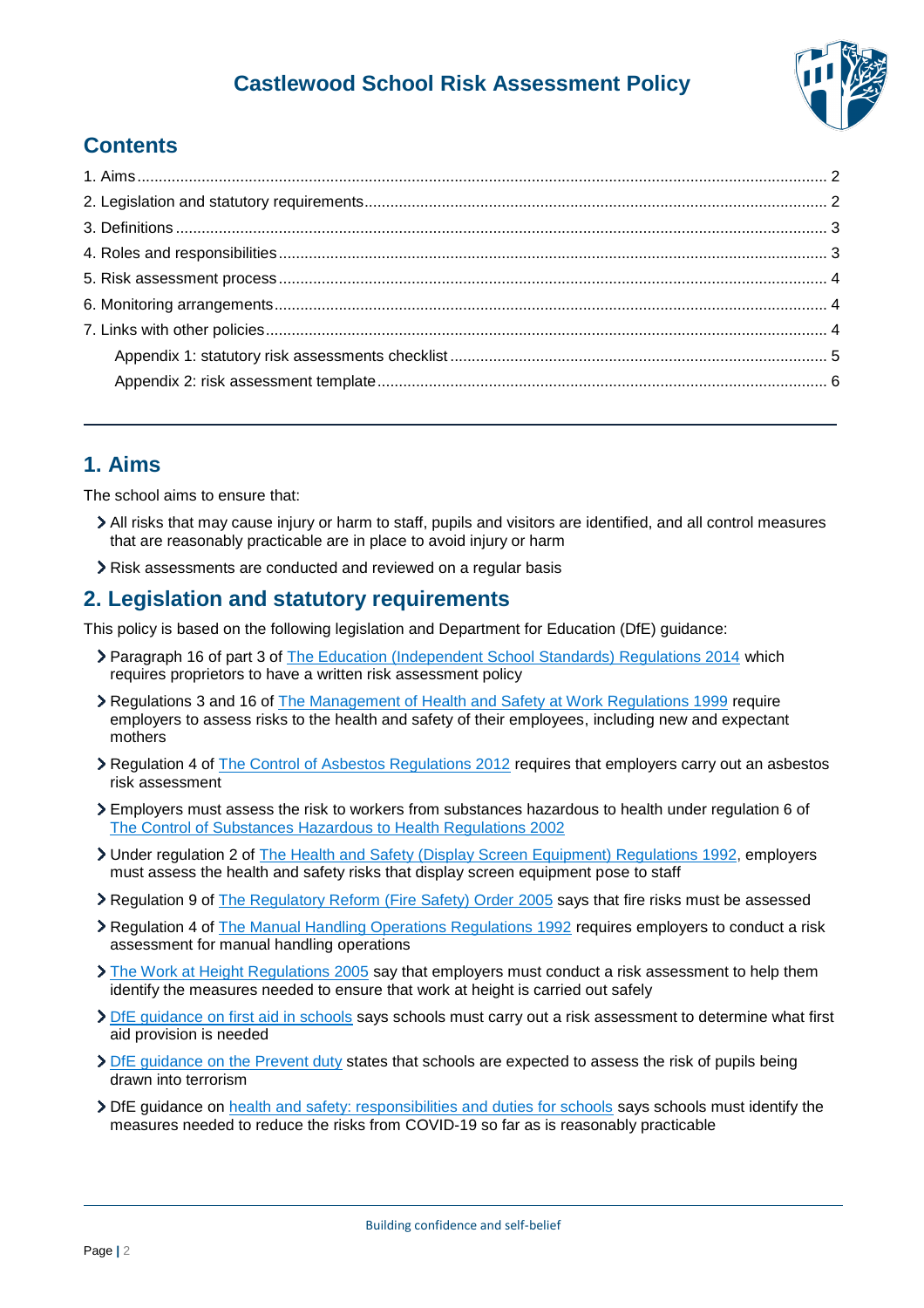

A table of all the risk assessments schools are required to have in place can be found in appendix 1 of this policy.

This policy complies with our funding agreement and articles of association.

## <span id="page-2-0"></span>**3. Definitions**

| Risk assessment | A tool for examining the hazards linked to a particular activity or situation,<br>and establishing whether enough precautions have been taken in order to<br>prevent harm from them based on their likelihood and their potential to<br>cause harm |
|-----------------|----------------------------------------------------------------------------------------------------------------------------------------------------------------------------------------------------------------------------------------------------|
| Hazard          | Something with the potential to cause harm to people, such as chemicals or<br>working from height                                                                                                                                                  |
| <b>Risk</b>     | The chance (high or low) that people could be harmed by hazards, together<br>with an indication of how serious the harm could be                                                                                                                   |
| Control measure | Action taken to prevent people being harmed                                                                                                                                                                                                        |

## <span id="page-2-1"></span>**4. Roles and responsibilities**

#### **4.1 The Local Advisory Board**

The Local Advisory Board has ultimate responsibility for health and safety matters in the school, but will delegate day-to-day responsibility to the headteacher – Mr Trevor Scott

The Local Advisory Board has a duty to take reasonable steps to ensure that staff and pupils are not exposed to risks to their health and safety. This applies to activities on or off the school premises.

The Academy Trust, as the employer, also has a duty to:

- Assess the risks to staff and others affected by school activities in order to identify and introduce the health and safety measures necessary to manage the risks
- Inform employees about risks and the measures in place to manage them

#### **4.2 The headteacher**

The headteacher, or in the headteacher's absence the Deputy Headteacher, is responsible for ensuring that all risk assessments are completed and reviewed.

#### **4.3 School staff and volunteers**

School staff are responsible for:

- Assisting with, and participating in, risk assessment processes, as required
- Familiarising themselves with risk assessments
- > Implementing control measures identified in risk assessments
- Alerting the headteacher to any risks they find which need assessing

#### **4.4 Pupils and parents**

Pupils and parents are responsible for following the school's advice in relation to risks, on-site and off-site, and for reporting any hazards to a member of staff.

#### **4.5 Contractors**

Contractors are expected to provide evidence that they have adequately risk assessed all their planned work.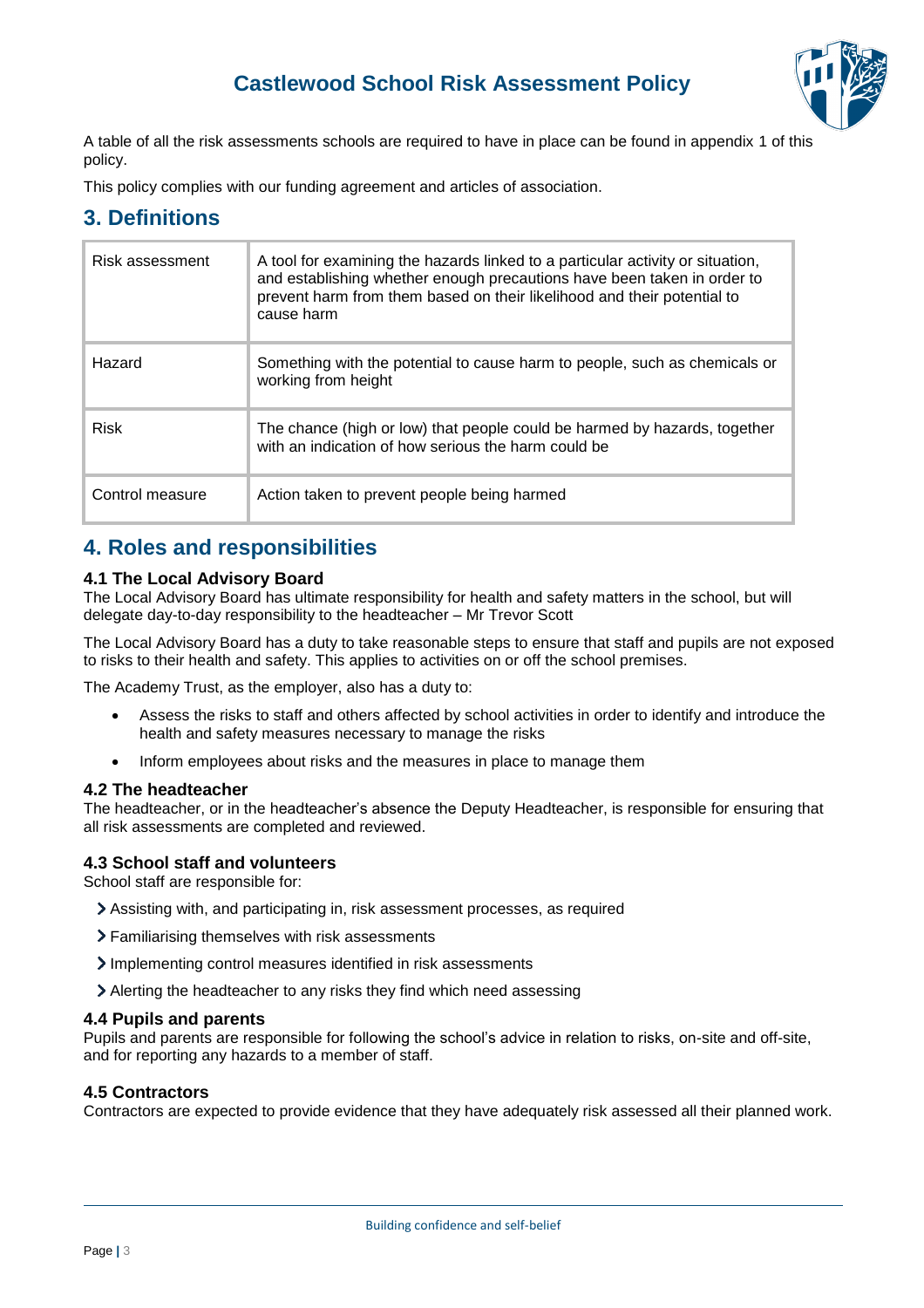

## <span id="page-3-0"></span>**5. Risk assessment process**

When assessing risks in the school, we will follow the process outlined below.

We will also involve staff, where appropriate, to ensure that all possible hazards have been identified and to discuss control measures, following a risk assessment.

**Step 1: identify hazards** – we will consider activities, processes and substances within the school and establish what associated-hazards could injure or harm the health of staff, pupils and visitors.

**Step 2: decide who may be harmed and how** – for each hazard, we will establish who might be harmed, listing groups rather than individuals. We will bear in mind that some people will have special requirements, for instance pupils with special educational needs (SEN) and expectant mothers. We will then establish how these groups might be harmed.

**Step 3: evaluate the risks and decide on control measures (reviewing existing ones as well)** – we will establish the level of risk posed by each hazard and review existing control measures. We will balance the level of risk against the measures needed to control the risks and do everything that is reasonably practicable to protect people from harm.

**Step 4: record significant findings** – the findings from steps 1-3 will be written up and recorded in order to produce the risk assessment. A risk assessment template can be found in appendix 2 of this policy.

**Step 5: review the assessment and update, as needed** – we will review our risk assessments, as needed, and the following questions will be asked when doing so:

- > Have there been any significant changes?
- Are there improvements that still need to be made?
- Have staff or pupils spotted a problem?
- > Have we learnt anything from accidents or near misses?

**Step 6: retaining risk assessments** – risk assessments are retained for 3 years after the length of time they apply. Risk assessments are securely disposed of.

#### <span id="page-3-1"></span>**6. Monitoring arrangements**

Risk assessments are written as needed and reviewed by the Senior Leadership Team and/or the School Business Manager.

This policy will be reviewed by the School Business Manager every 5 years and approved by the Head Teacher.

# <span id="page-3-2"></span>**7. Links with other policies**

This risk assessment policy links to the following policies:

- > Health and safety
- > First aid
- Supporting pupils with medical conditions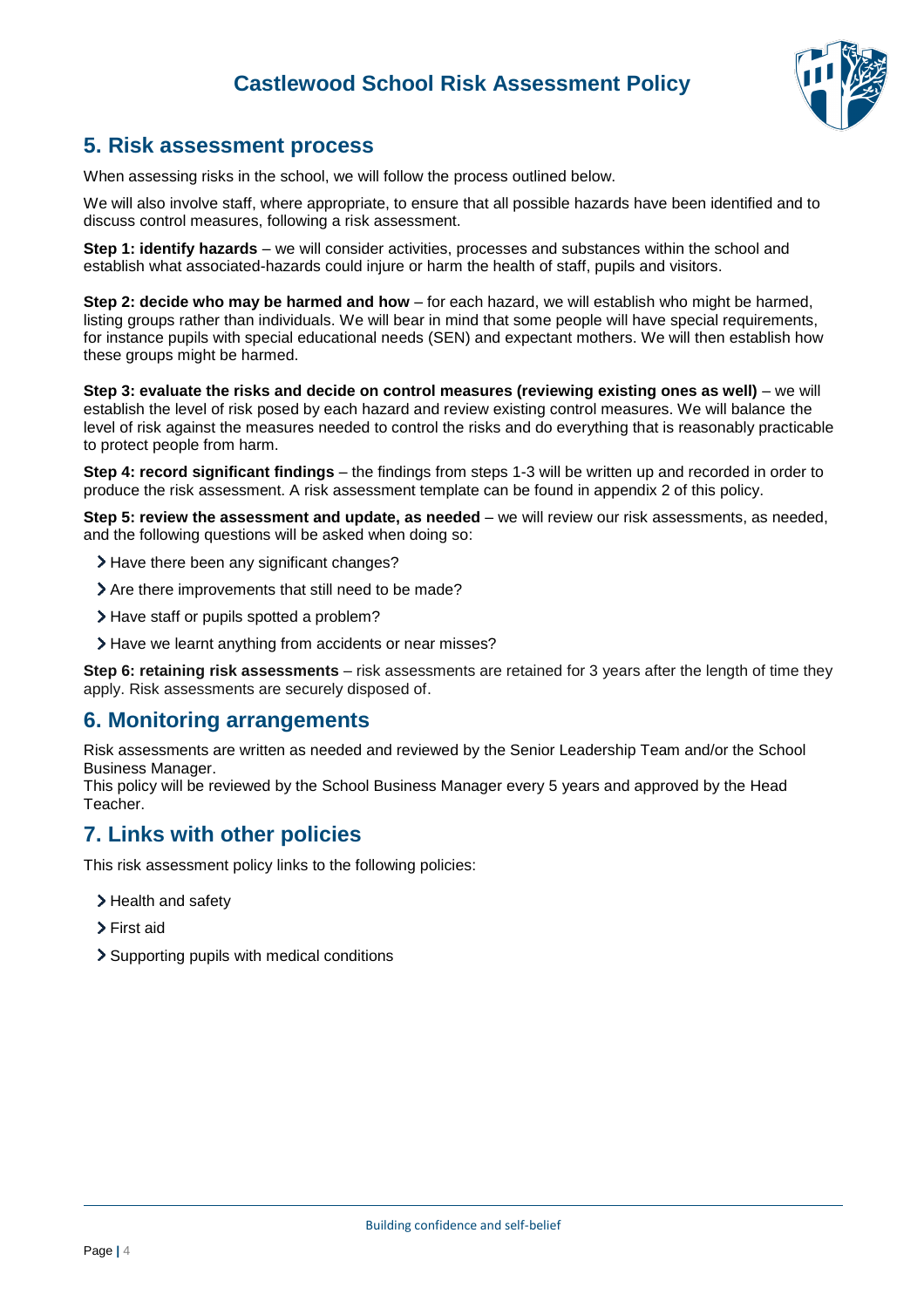

### <span id="page-4-0"></span>**Appendix 1: statutory risk assessments checklist**

The following table lists the risk assessments that schools are required to have in place.

| Statutory or mandatory risk assessment | $\checkmark$ | Completed by | Date of review |
|----------------------------------------|--------------|--------------|----------------|
| Workers under the age of 18            |              |              |                |
| Asbestos                               |              |              |                |
| Substances hazardous to health         |              |              |                |
| Display screen equipment               |              |              |                |
| Fire                                   |              |              |                |
| First aid                              |              |              |                |
| Manual handling                        |              |              |                |
| Working at height                      |              |              |                |
| Children being drawn into terrorism    |              |              |                |
| COVID-19                               |              |              |                |